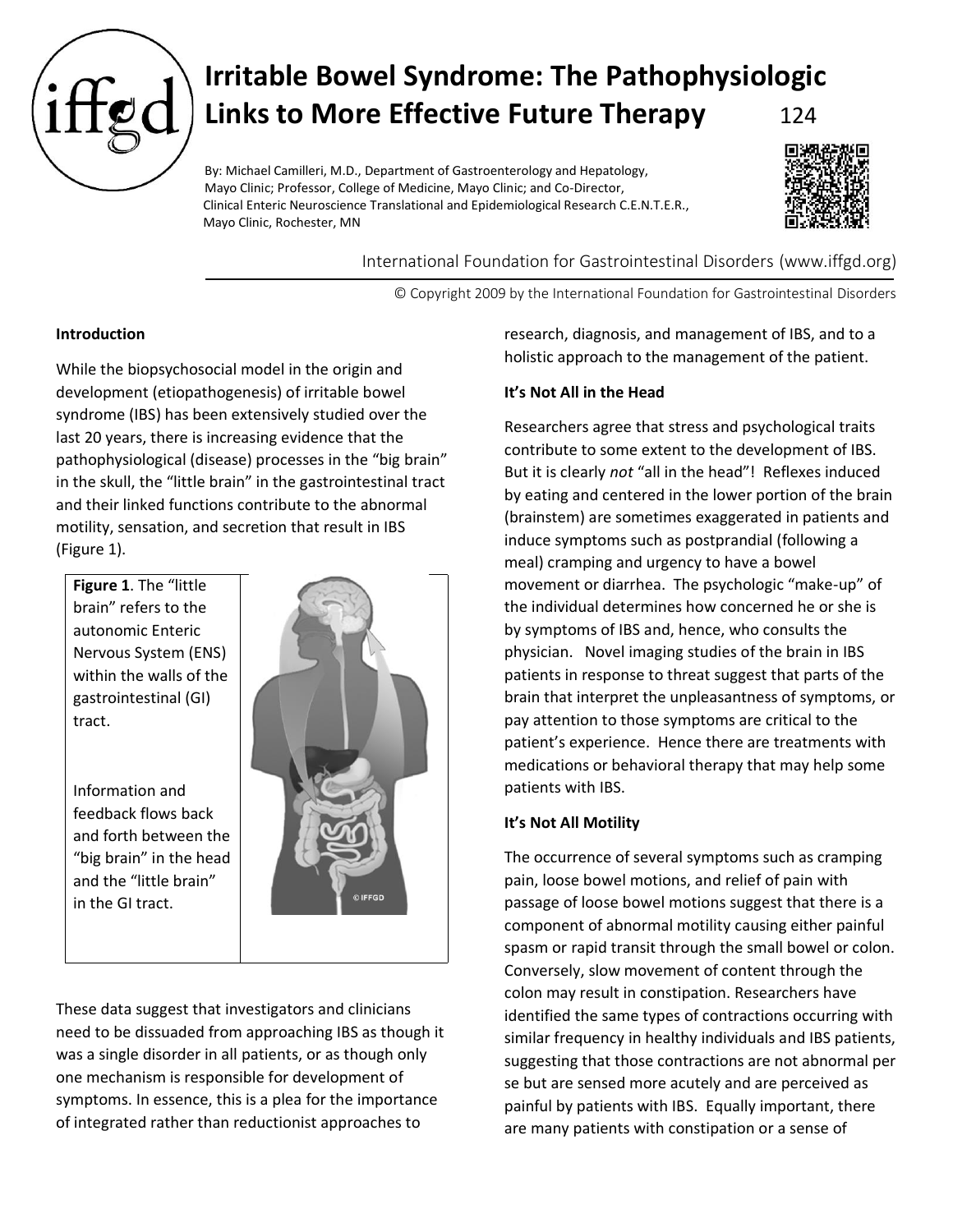incomplete rectal evacuation whose symptoms are attributed to the disordered colonic function; however, the primary problem in these patients is often in the pelvic floor or anal sphincters and results in abnormal stool evacuation that leads to secondary bloating, constipation and pain. Physicians should exclude evacuation disorders in all these patients since the treatment is totally different and it does not respond to "IBS" medications.

# **Is It All Due to Enhanced Bowel Sensation?**

Recent studies have confirmed an important role for enhanced sensation or, at least, perception of bowel function in some patients with IBS; however, it is now clear from studies in different centers that probably less than 50% having increased rectal sensation. Sensory testing is no more accurate in diagnosis of IBS than a careful history and examination. Much research is exploring the role of the nerve fibers between the bowel and the brain, including those in the spinal cord, to determine whether patients with IBS have different sensory wiring. However, extrapolations from animal studies and models based on inflammation or parasitic infections seem too distant to the reality of IBS in humans to be truly relevant or realistic. There is no proven or effective medication approved for the treatment of pain sensation in IBS.

### **What is the role of secretion in IBS patients?**

There is little evidence that the intestine secretes more fluid in IBS with diarrhea. However, medications have been developed to increase water and salt secretion to liquefy bowel movements and facilitate their passage through the colon.

### **A Best-Fit Model**

Sensation from the bowel reaches the brain through a chain of three nerve fibers. First there are nerve endings located in the wall of the intestine. If the state of background contraction or tone of the intestine is altered, or if strong contractions distort the bowel's wall, the nerve endings located between the two muscle layers of the intestine will be stimulated and send a message to the brain. Hence, the state of contraction or relaxation influences sensations arising in the bowel.

Current research is exploring what hormones and nerve transmitters alter the state of contraction (background tone) of the bowel and how the brain's function might influence these activities. For example, some centrally acting medications (medicines that act on the brain and central nervous system) that are not specifically approved for IBS may relieve pain (e.g., antidepressants, clonidine).

However, the evidence supporting their efficacy is limited.

Researchers at Mayo Clinic have shown that several classes of approved medications normalize the passage of content through the small intestine and colon. These include serotonin type  $3$  (5-HT<sub>3</sub>) receptor antagonists, which relieve diarrhea and rectal urgency, and lubiprostone and linaclotide for constipation. With improved bowel function, these medications also relieve abdominal discomfort.

Mental stress and progressive muscular relaxation respectively increases and decreases sensation of a standard distention stimulus in the human colon. Some of these agents may also have effects on brain centers involved in sensation and perception of gut stimuli. These abnormal responses may be normalized with hypnotherapy, relaxation or cognitive behavioral therapy. The roles of the brain, nerve fibers, and the gut are closely intertwined in the development of IBS and call for integrated and holistic approaches to management of the syndrome.

### **Summary**

Motor, secretory, and sensory functions in the human bowel are intimately connected functions that are linked with higher and lower centers in the brain. Further understanding of the interactions involved in this model of IBS will provide the basis for more effective pharmacology or other therapy in irritable bowel syndrome.

# **About IFFGD**

The International Foundation for Gastrointestinal Disorders (IFFGD) is a 501(c)(3) nonprofit education and research organization. We work to promote awareness, scientific advancement, and improved care for people affected by chronic digestive conditions. Our mission is to inform, assist, and support people affected by gastrointestinal disorders. Founded in 1991, we rely on donors to carry out our